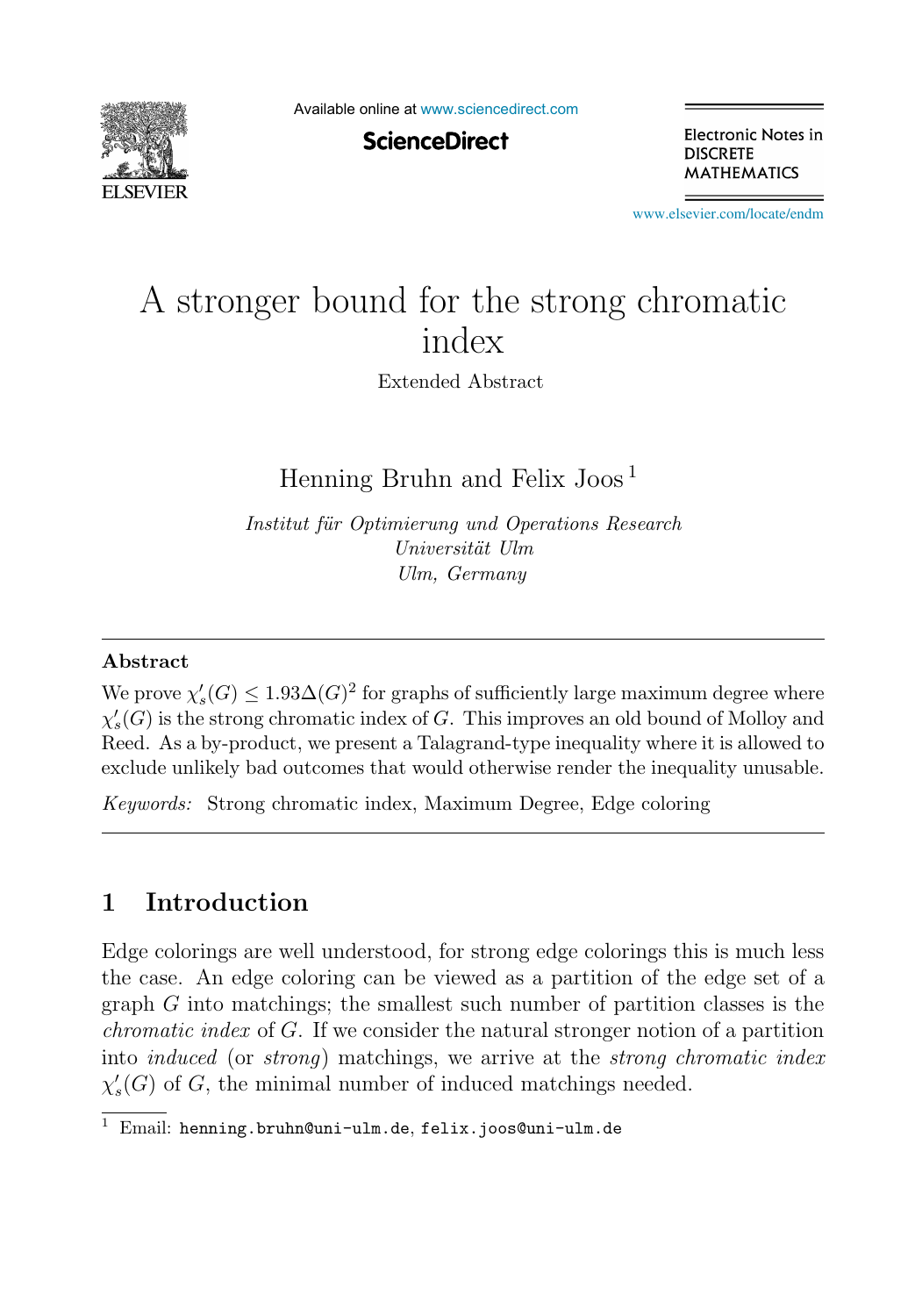

Fig. 1. Two blow-ups of the 5-cycle

The classic result of Vizing, and independently Gupta, constrains the chromatic index of a (simple) graph  $G$  to a narrow range: it is either equal to the trivial lower bound of the maximum degree  $\Delta(G)$ , or one more than that. The strong chromatic index, in contrast, can vary much more. The trivial lower bound and a straightforward greedy argument give a range of  $\Delta(G) \leq \chi'_{s}(G) \leq 2\Delta(G)^{2} - 2\Delta(G) + 1$  for all graphs G. Erdős and Nešetřil [7] conjectured a much stricter upper bound:

**Conjecture 1.1**  $\chi'_{s}(G) \leq \frac{5}{4}\Delta(G)^2$  for all graphs G.

If true, the conjecture would be optimal, because any blow-up of the 5 cycle as in Figure 1 attains equality. For odd maximum degree, Erdős and Nešetřil conjectured that  $\chi'_{s}(G) \leq \frac{5}{4}\Delta(G)^{2} - \frac{1}{2}\Delta(G) + 1$ , which again would be tight.

In a breakthrough article of 1997, Molloy and Reed [18] demonstrated how probabilistic coloring methods could be used to beat the trivial greedy bound:

$$
\chi_s'(G) \le 1.998\Delta(G)^2
$$

for graphs G with  $\Delta(G)$  sufficiently large.

We improve this bound:

**Theorem 1.2** If G is a graph of sufficiently large maximum degree  $\Delta$ , then

$$
\chi_s'(G) \le 1.93\Delta^2.
$$

A strong edge coloring of a graph G may be viewed as an ordinary vertex coloring in the square  $L^2(G)$  of the linegraph of G. (The square of any graph is obtained by adding edges between any vertices of distance of most 2.) Working in  $L^2(G)$  permitted Molloy and Reed to split the strong edge coloring problem into two weaker sub-problems. First, they showed that the neighborhood of any vertex in  $L^2(G)$  is somewhat sparse. Second, based on a probabilistic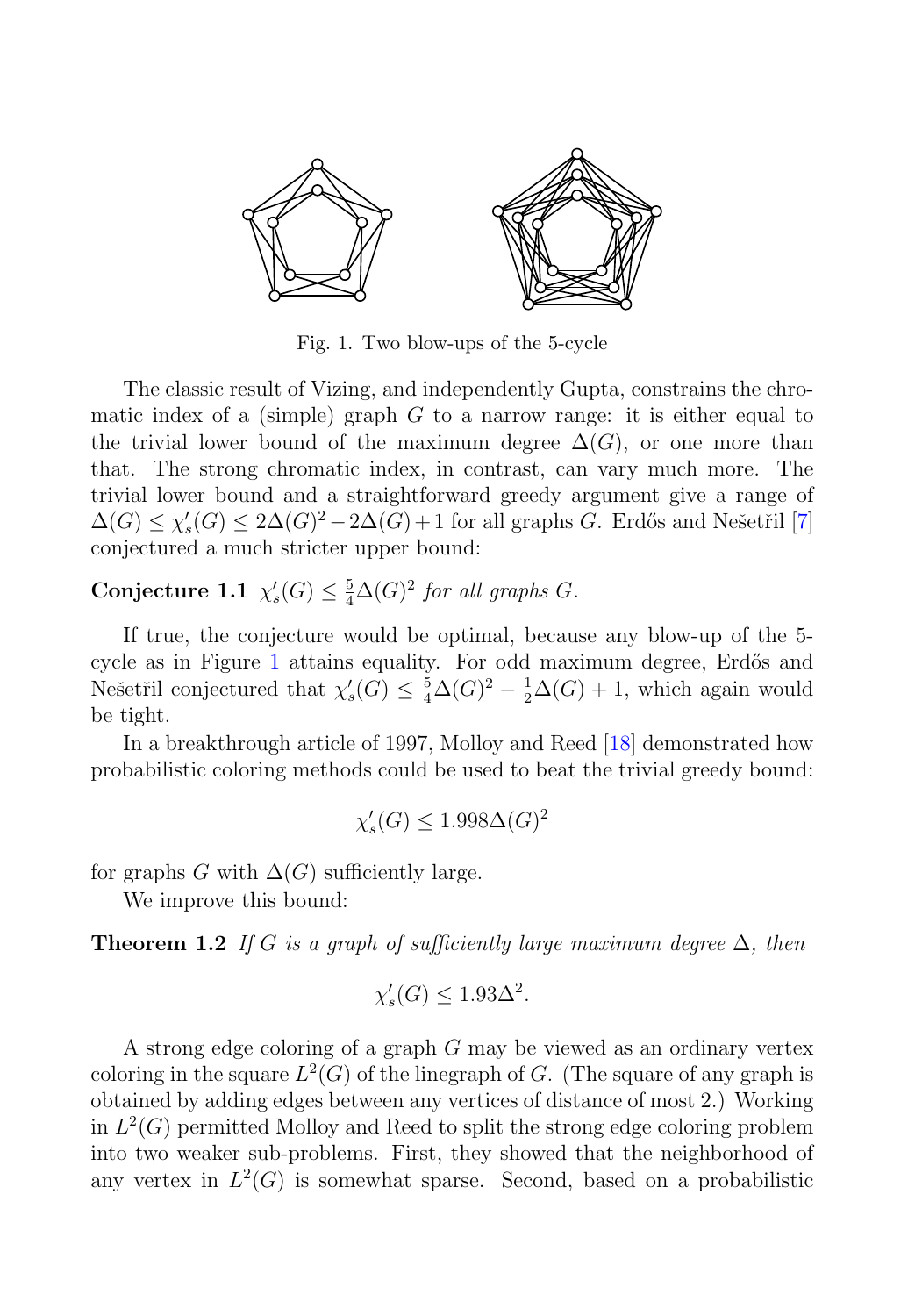coloring method, they proved a coloring result for graphs with sparse neighborhoods, that holds for general graphs, not only for squares of linegraphs.

We follow these same steps but make a marked improvement in each subproblem: our sparsity result is asymptotically best-possible; and our coloring lemma needs fewer colors.

As a tool for our coloring lemma we present in Section 3 a version of Talagrand's inequality that excludes exceptional outcomes. Talagrand's inequality is used to verify that random variables on product spaces are tightly concentrated around their expected value. It is particularly suited for random variables that only change little when a single coordinate is modified. This will not be the case in our application: in some very rare events a single change might result in a very large effect. To cope with this, we formulate a version of Talagrand's inequality in which such large effects of tiny probability can be ignored. We take some effort to make the application of the inequality as simple as possible as we have some hopes that it might be useful elsewhere.

A weakening of the strong edge coloring conjecture yields a statement on strong cliques, the cliques of the square of the linegraph.

**Conjecture 1.3** Any strong clique of a graph G has size at most  $\omega(L^2(G)) \leq$  $\frac{5}{4}\Delta^2(G)$ .

Note that the edge set of any blow-up of the 5-cycle is a strong clique, so that the conjecture would be tight. Not much is known about this seemingly easier conjecture. Chung, Gyárfás, Tuza and Trotter  $[4]$  showed that any graph G that is  $2K_2$ -free has at most  $\frac{5}{4}\Delta^2(G)$  edges. In such a graph, the whole edge set forms a strong clique. Faudree, Schelp, Gyárfás and Tuza [8] found an upper bound of  $(2 - \epsilon)\Delta^2(G)$  for the size of any strong clique, for some small  $\epsilon$ . Bipartite graphs are easier to handle in this respect: the same authors proved that the strong clique can never have size larger than  $\Delta(G)^2$ . Again, this is tight, as balanced complete bipartite graphs attain that bound.

We prove:

**Theorem 1.4** If G is a graph with maximum degree  $\Delta \geq 400$ , then its strong clique has size at most  $\omega(L^2(G)) \leq 1.74\Delta^2$ .

Coming back to strong edge colorings, let us note that there are a number of results for special graph classes. The conjecture was verified for maximum degree 3 by Andersen [2], and independently by Horek, Qing and Trotter [10]. For  $\Delta(G) = 4$ , Cranston [5] achieves a bound of  $\chi'_{s}(G) \leq 22$ , which is off by 2. Finally, a number of works concern degenerated graphs, the earliest of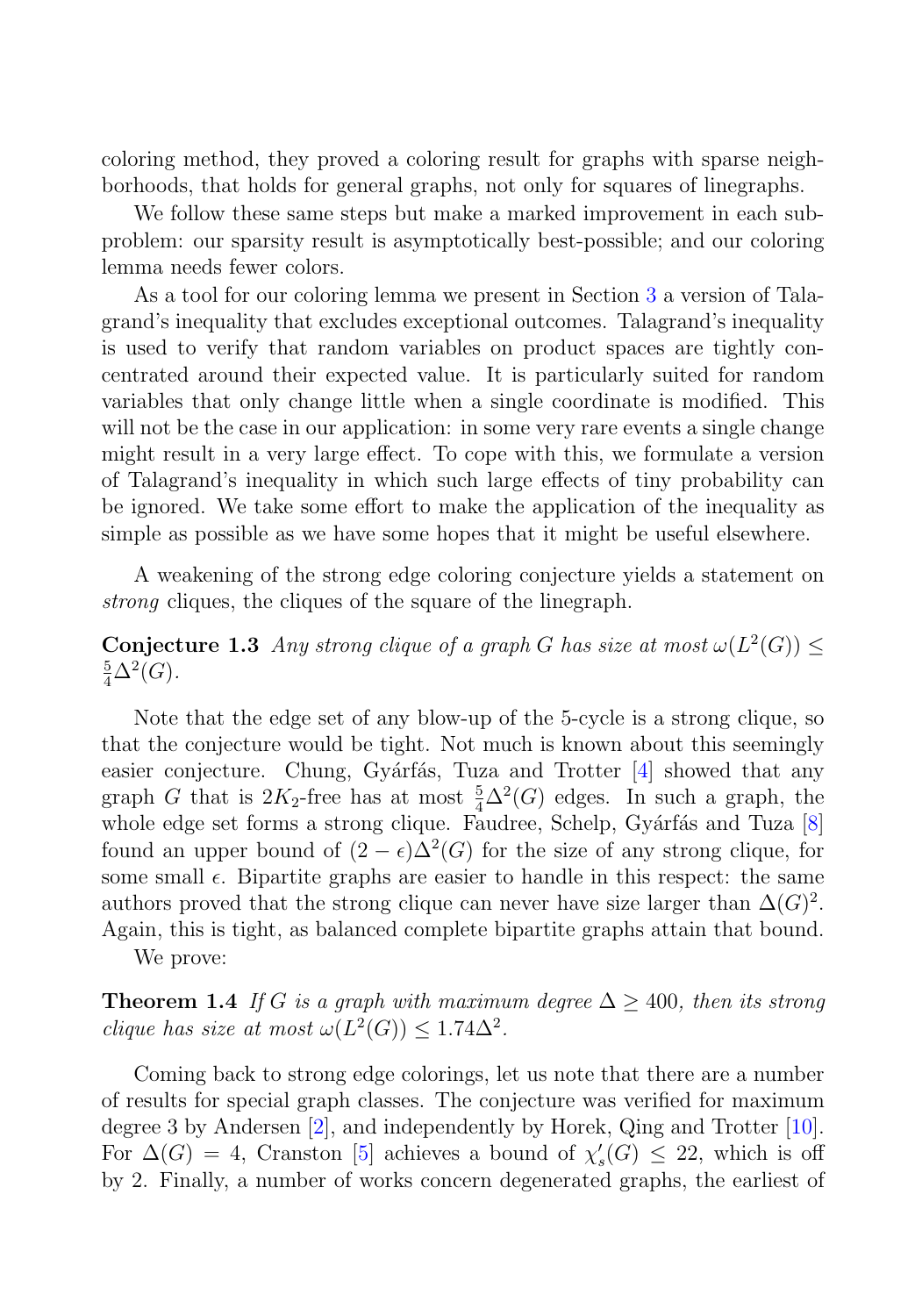which is by Faudree, Schelp, Gyárfás and Tuza  $[8]$  who established the bound  $\chi'_{s}(G) \leq 4\Delta(G) + 4$  for planar graphs G. Kaiser and Kang [13] consider a generalization of strong edge colorings, where alike colored edges have to be even farther apart.

The use of probabilistic methods to color graphs is explored in depth in the book of Molloy and Reed [19], where also many more references can be found. We only mention additionally the article of Alon, Krivelevich and Sudakov [1] on coloring graphs with sparse neighborhoods. However, their result only implies something nontrivial if the neighborhoods are much sparser than we can expect in squares of linegraphs.

Strong edge colorings seem much more difficult than edge colorings. This is because already induced matchings are much harder to handle than ordinary matchings. While the size of a largest matching can be quite precisely be determined, it is even hard to obtain good bounds for induced matchings; see for instance  $[12,11]$ .

All our graphs are simple and finite. We use standard graph-theoretic notation and concepts that can be found, for instance, in the book of Diestel [6].

# **2 Outline and proof of Theorem 1.2**

A strong edge coloring of a graph  $G$  is nothing else than an ordinary vertex coloring in  $L^2(G)$ , the square of the linegraph of G. (The square of a graph is obtained by adding an edge between any two vertices of distance 2.) Molloy and Reed [18] use this simple observation to prove their bound on the strong chromatic index in two steps.

First, they show that neighborhoods in  $L^2(G)$  cannot be too dense. To formulate this more precisely denote by  $N_e^s$  for any edge e of G the set of edges of distance at most 1 to  $e$ , which is equivalent to saying that  $N_e^s$  is the neighborhod of e in  $L^2(G)$ . We will often call  $N_e^s$  the *strong* neighborhood of e. Molloy and Reed show that for every edge e

$$
N_e^{\mathsf{s}} \text{ induces in } L^2(G) \text{ at most } \left(1 - \frac{1}{36}\right) \binom{2\Delta^2}{2} \text{ edges,}
$$
 (1)

where  $\Delta$  is the maximum degree of G.

In the second step, Molloy and Reed show that any graph with sparse neighborhoods, such as  $L^2(G)$ , can by colored with a probabilistic procedure.

Following this strategy, we also prove a sparsity result and a coloring lemma.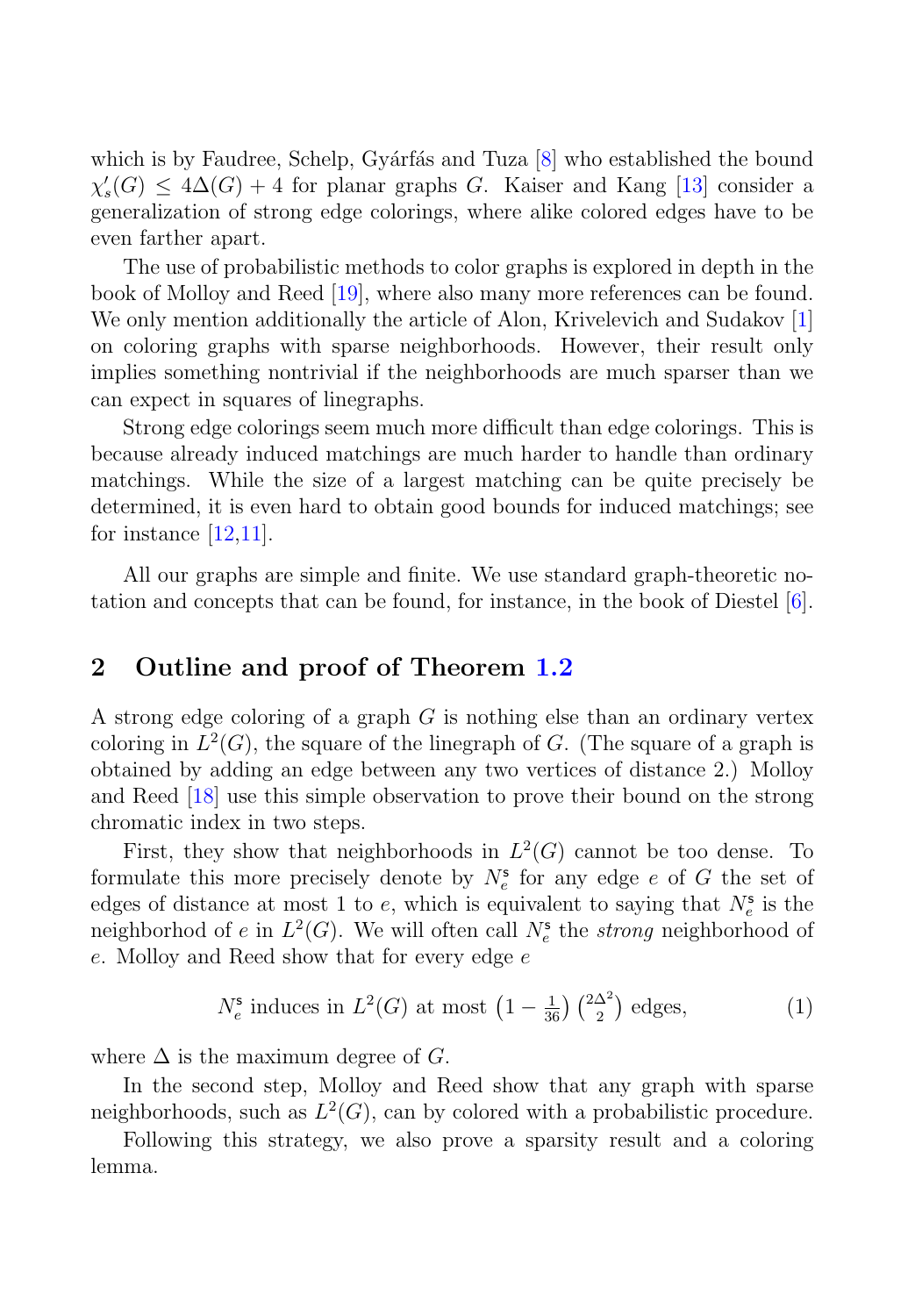**Lemma 2.1** Let G be a graph of maximum degree  $\Delta > 1$ , and let e be an edge of G. Then the neighborhood  $N_e^s$  of e induces in  $L^2(G)$  a graph of at most  $\frac{3}{2}\Delta^4 + 5\Delta^3$  edges.

**Lemma 2.2** Let  $\gamma, \delta \in (0,1)$  be so that

$$
\gamma < \frac{\delta}{2(1-\gamma)} e^{-\frac{1}{1-\gamma}} - \frac{\delta^{3/2}}{6(1-\gamma)^2} e^{-\frac{7}{8(1-\gamma)}}. \tag{2}
$$

Then, there is an integer R so that for all  $r \geq R$  it follows  $\chi(G) \leq (1 - \gamma)r$ for every graph  $G$  with maximum degree at most  $r$  in which, for every vertex v, the neighborhoods  $N(v)$  induce graphs of at most  $(1 - \delta) \binom{r}{2}$  $i<sub>2</sub>$ ) edges.

Condition (2) might be slightly hard to parse. Therefore, let us remark that in a range of  $\delta \in (0, 0.9]$ 

$$
\gamma = 0.1827 \cdot \delta - 0.0778 \cdot \delta^{3/2}
$$

satisfies the condition and is not too far away from the best-possible  $\gamma$ .

Our main theorem is a direct consequence of the two lemmas.

**Proof.** [Proof of Theorem 1.2] Let G be a graph with maximum degree  $\Delta$ sufficiently large. With Lemma  $2.1$  we conclude that for every vertex  $v$  of  $L^2(G)$  the neighborhood induces a graph of at most  $(\frac{3}{4} + o(1))\binom{2\Delta^2}{2}$  $\binom{\Delta^2}{2}$  edges. Therefore, we can apply Lemma 2 with  $r = 2\Delta^2$ ,  $\delta = 0.24$ , and  $\gamma = 0.035$ .  $\Box$ 

While Molloy and Reed developed this very neat proof technique, our contribution consists in improving its two constituent steps. In particular, in the sparsity lemma we improve Molloy and Reed's  $\frac{1}{36}$  in (1) to roughly  $\frac{1}{4}$ . This is almost as good as possible: we construct graphs that asymptotically reach the upper density bound of Lemma 2.1. Our coloring lemma also yields a  $\gamma$ that is somewhat smaller than the corresponding  $\gamma$  of Molloy and Reed.

### **3 Talagrand's inequality and exceptional outcomes**

To prove that a random variable on a product probability space is strongly concentrated around its expectation is a very common task, and consequently, a number of powerful tools have been developed for this, among them McDiarmid's, Azuma's or Talagrand's inequality [16,3,20]. All of these tools have in common that they require the random variable to be somewhat smooth.

Consider a family of probability spaces  $((\Omega_i, \Sigma_i, \mathbb{P}_i))_{i=1}^n$ , and let  $(\Omega, \Sigma, \mathbb{P})$ be their product. One common smoothness assumption for a random variable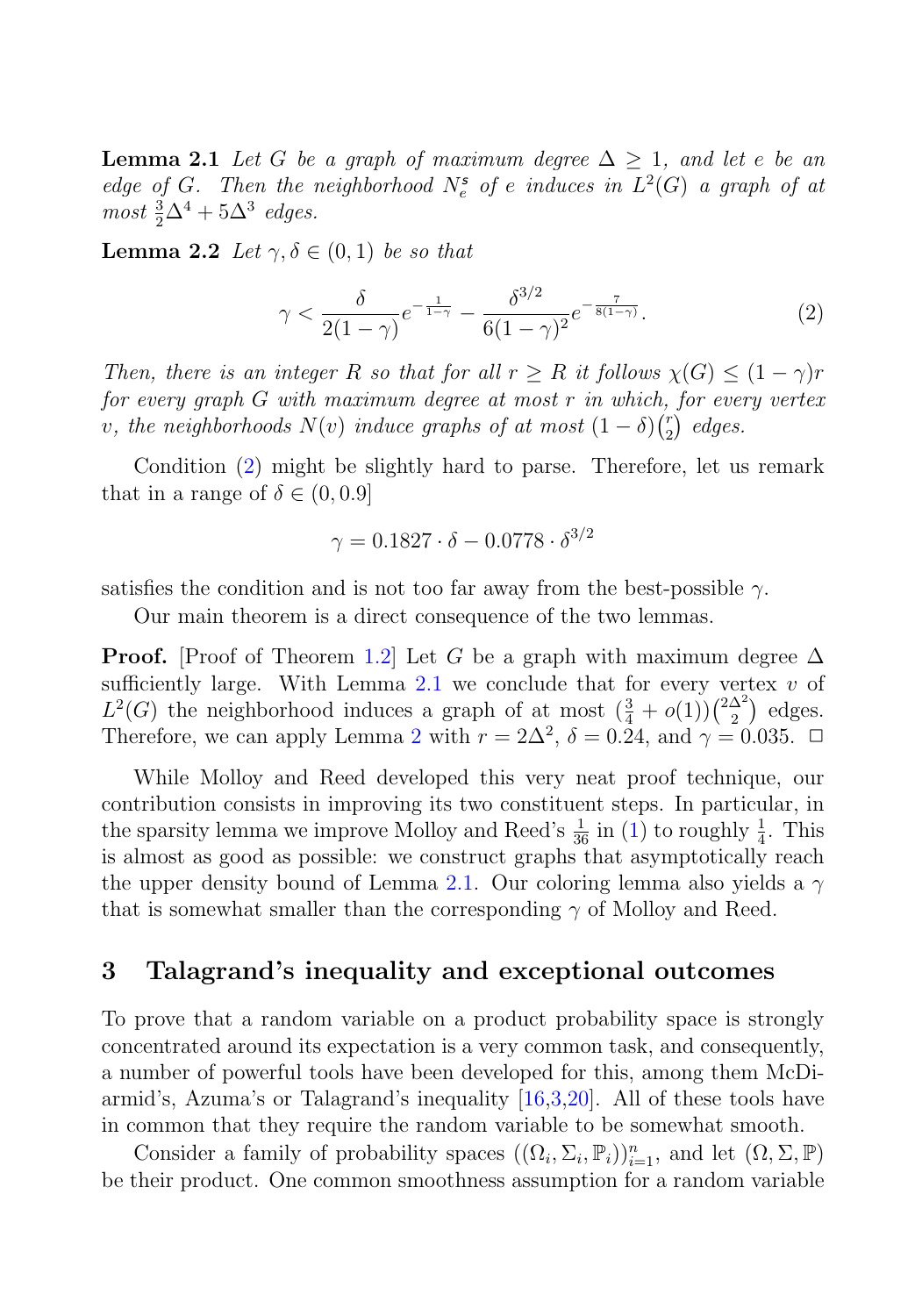$X:\Omega\to\mathbb{R}$  is that each coordinate has effect at most c: whenever any two  $\omega, \omega' \in \Omega$  differ in exactly one coordinate then  $|X(\omega) - X(\omega')| \leq c$ .

In order to obtain strong concentration the effect  $c$  should not be to large compared to n. However, sometimes in very rare cases the effect might be large and otherwise fairly small, but the exceptional outcomes should not have a large impact on whether the random variable is strongly concentrated.

We present a version of Talagrand's inequality that excludes a very unlikely set  $\Omega^*$  of *exceptional* outcomes that nevertheless spoils smoothness. Warnke [21] (but see also Kutin [15]) extended McDiarmid's inequality in a similar direction by considering a sort of typical effect. However, Warnke's inequality is still too weak for us. Grable [9] as well presents a concentration inequality that excludes exceptional outcomes, which would be suitable for our purposes, were it not for the fact that there is a serious error in its proof. McDiarmid [17], too, describes a Talagrand-type inequality that excludes an exceptional set. (Its main feature, though, is to allow permutations as coordinates.) The inequality, however, does not seem to be of much use to us either.

We mention that the powerful, but technical, method of Kim and Vu [14] can also handle large but unlikely effects.

To deal with exceptional outcomes, we need to define certificates. Given an exceptional set  $\Omega^* \subseteq \Omega$  and  $s, c > 0$ , we say that X has upward  $(s, c)$ certificates if for every  $t > 0$  and for every  $\omega \in \Omega \setminus \Omega^*$  there is an index set I of size at most s so that  $X(\omega') > X(\omega) - t$  for any  $\omega' \in \Omega \setminus \Omega^*$  for which the restrictions  $\omega|_I$  and  $\omega'|_I$  differ in less than  $t/c$  coordinates. Sometimes, it is easier to certify smaller values. To capture such situations we say that  $X$  has downward  $(s, c)$ -certificates if for every  $t > 0$ , and for every  $\omega \in \Omega \setminus \Omega^*$  there is an index set I of size at most s so that  $X(\omega') < X(\omega) + t$  for every  $\omega' \in \Omega \setminus \Omega^*$ for which the restrictions  $\omega|_I$  and  $\omega'|_I$  differ in less than  $t/c$  coordinates.

**Theorem 3.1** Let  $((\Omega_i, \Sigma_i, \mathbb{P}_i))_{i=1}^n$  be probability spaces,  $(\Omega, \Sigma, \mathbb{P})$  be their product, and let  $\Omega^* \subset \Omega$  be a set of exceptional outcomes. Let  $X : \Omega \to \mathbb{R}$  be a random variable, let  $M = \max\{\sup |X|, 1\}$ , and let  $c \geq 1$ . Suppose  $\mathbb{P}[\Omega^*] \leq M^{-2}$ and X has upward  $(s, c)$ -certificates or downward  $(s, c)$ -certificates, then for  $t > 50c\sqrt{s}$ 

$$
\mathbb{P}[|X - \mathbb{E}[X]| \ge t] \le 4e^{-\frac{t^2}{16c^2s}} + 4\mathbb{P}[\Omega^*].
$$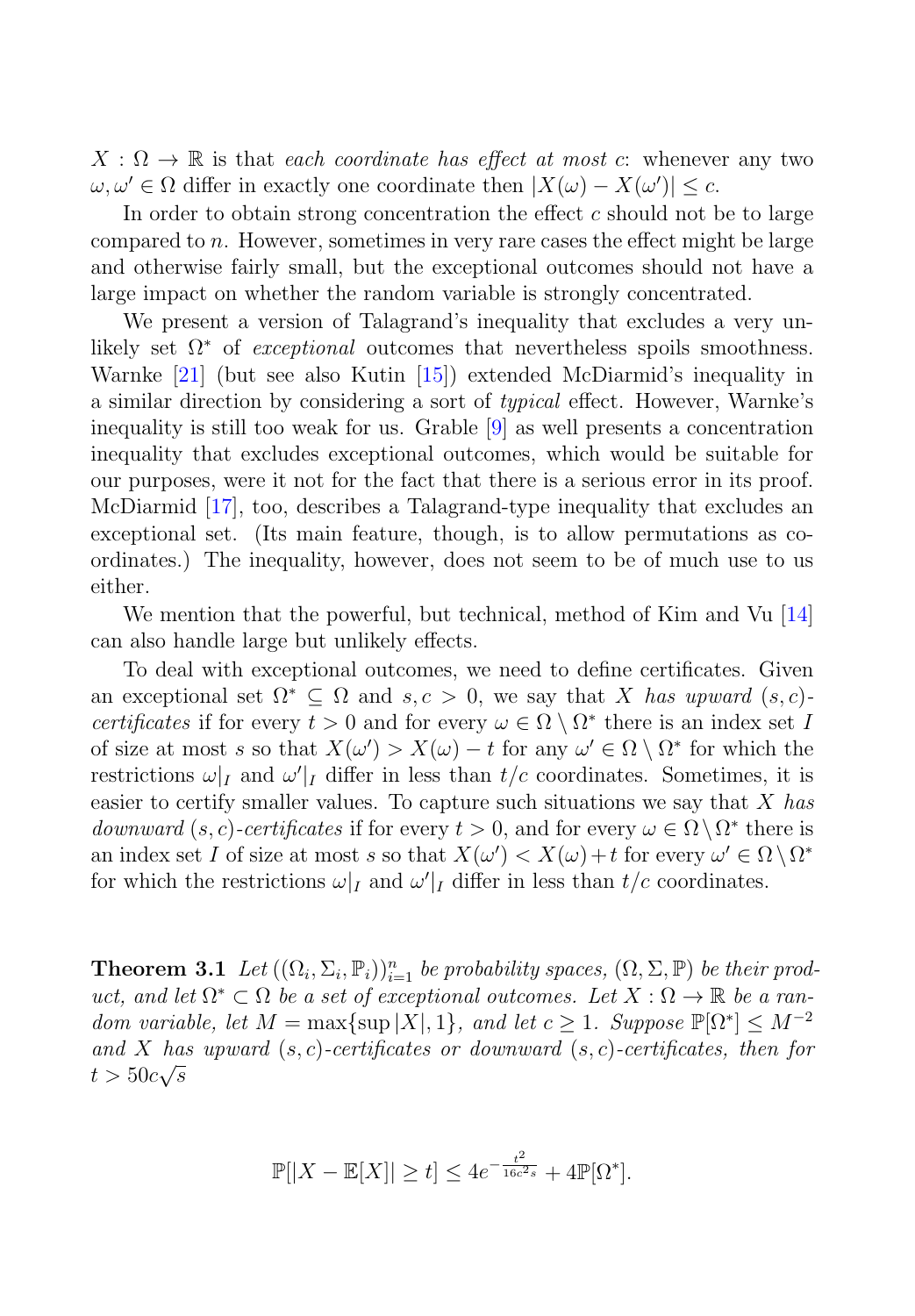## **References**

- [1] N. Alon, M. Krivelevich, and B. Sudakov, *Coloring graphs with sparse neighborhoods*, J. Combin. Theory Ser. B **77** (1999), 73–82.
- [2] L.D. Andersen, *The strong chromatic index of a cubic graph is at most* 10, Discrete Math. **108** (1992), 231–252.
- [3] K. Azuma, *Weighted sums of certain dependent random variables*, Tôhoku Math. J. (2) **19** (1967), 357–367.
- [4] F.R.K. Chung, A. Gy´arf´as, Z. Tuza, and W.T. Trotter, *The maximum number of edges in 2k2-free graphs of bounded degree*, Discrete Math. **81** (1990), 129– 135.
- [5] D.W. Cranston, *Strong edge-coloring of graphs with maximum degree* 4 *using* 22 *colors*, Discrete Math. **306** (2006), 2772–2778.
- [6] R. Diestel, *Graph theory*, fourth ed., Springer, Heidelberg, 2010.
- [7] R.J. Faudree, R.H. Schelp, A. Gy´arf´as, and Z. Tuza, *Induced matchings in bipartite graphs*, Discrete Math. **78** (1989), 83–87.
- [8] , *The strong chromatic index of graphs*, Ars Combin. **29** (1990), 205–211.
- [9] D.A. Grable, *A large deviation inequality for functions of independent, multiway choices*, Combin. Probab. Comput. **7** (1998), 57–63.
- [10] P. Hor´ak, H. Qing, and W.T. Trotter, *Induced matchings in cubic graphs*, J. Graph Theory **17** (1993), 151–160.
- [11] F. Joos, *Induced matchings in graphs of bounded maximum degree*, preprint at arXiv:1406.2440 (2014).
- [12] F. Joos, D. Rautenbach, and T. Sasse, *Induced matchings in subcubic graphs*, SIAM J. Discrete Math. **28** (2014), 468–473.
- [13] T. Kaiser and R. Kang, *The distance-*t *chromatic index of graphs*, Combin. Probab. Comput. **23** (2014), 90–101.
- [14] J.H. Kim and V.H. Vu, *Concentration of multivariate polynomials and its applications*, Combinatorica **20** (2000), 417–434.
- [15] S. Kutin, *Extensions to McDiarmid's inequality when differences are bounded with high probability*, Tech. Report TR-2002-04, University of Chicago, 2002.